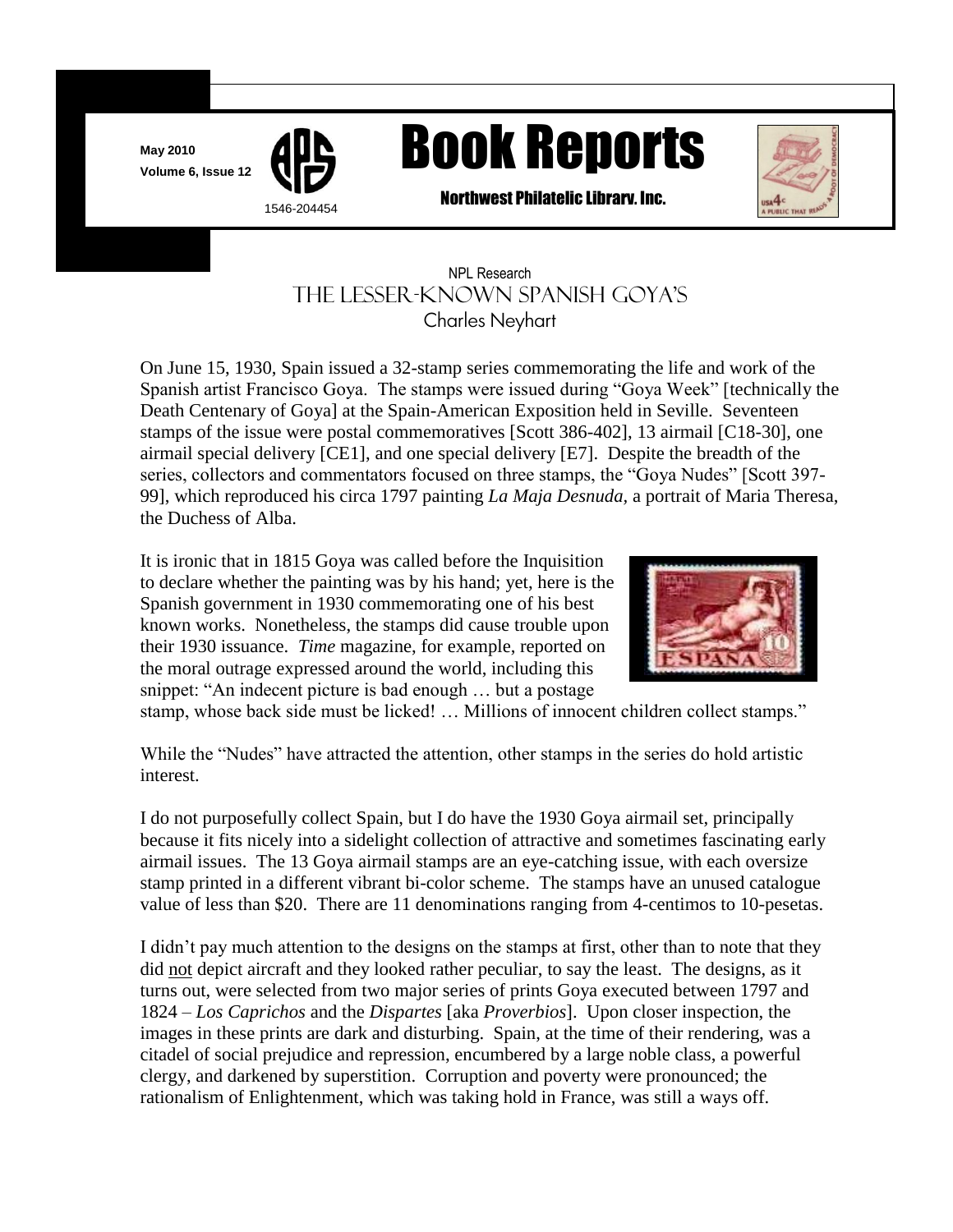Both series of prints focused on the social backwardness and frailty of ordinary human life. Goya often used subhuman characters to represent those on the "margins of reason" and who were frequently confronted by 'monsters,' mysterious creatures of the dark preying on humans. With increasing cynicism, Goya was particularly critical of stubborn ignorance and human stupidity. Goya employed fantasy and satire to mask the subverted, darker meaning of his work and also to shield himself from the authorities.

Each of the four designs used in the airmail series conveys a dreamlike image of humans suspended in flight. Goya, I suspect, found these forceful in demonstrating the conflict between rational thought and feudal superstitions. Here weightlessness is coupled with hallucinations of an imbalanced imagination of the socially-backward common man.



*Folly on the Wing* Dispartes [Plate 5] Scarlet & Claret Spain C20



*Bon Voyage* Los Caprichos [No. 64] Green & Blue green Spain C22



*They Have Flown* Los Caprichos [No. 61] Green blue & Gray blue Spain C29



*One Way to Fly* Dispartes [Plate 13] Black & Claret Spain C27

Despite his attempts to artistically veil the intent of his work from Spanish authorities, Goya felt it necessary to withdraw his working plates from circulation only after a few copies were produced. These were not published again until 35 years after his death.

The airmail stamps were designed and engraved locally by Sanchez Toda and recessed printed in Great Britain by Waterlow & Sons. The stamp design is large, measuring 27 by 37 mm printed in a vertical or horizontal orientation. The image has a wide border comprising text, side ornaments, and value tablets. The title of the Goya print is superimposed on the lower right portion of the design. The stamps are printed in different pairs of colors and finished with gauge 12 perforations, although imperforate sets do exist. Although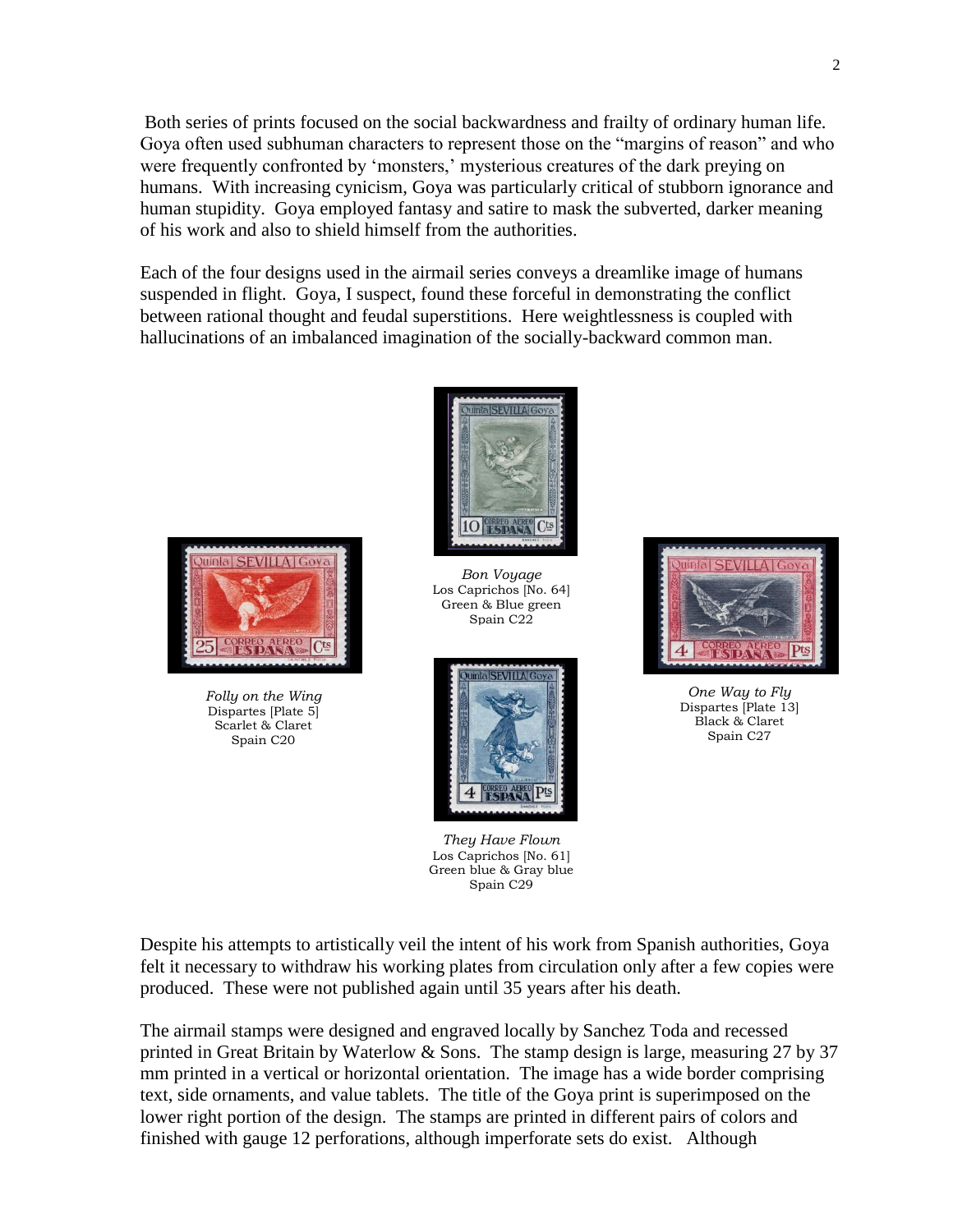unconfirmed, I suspect the selection of these particular images for the 1930 airmail stamp designs was based, not on Goya"s intended messages, but simply on the suggestion of "flight" that each image represents.

\*\*\*\*\*

### COMPUTER ACCESS

Thanks to a directed donation by **Rex "Jim" Bates** of Sequim, Washington and a long-time friend of NPL, we were able to purchase a laptop computer for use by Library patrons to access the NPL online catalog. This computer will be located upstairs in the side room during Library hours. It is intended to allow those who have difficulty managing the stairs to search the Library"s catalog and to place direct requests for materials. NPL plans to eventually add a second computer which would be placed in the main book room of the Library for purposes of conducting internet research.

Not only would this configuration allow users direct access to identifying and securing desired reading materials, it would free up the Library staff to individually consult with patrons about what Library literature is available and useful to building and improving their collections and in stimulating their interest in philatelic research. That kind of hands-on assistance is sometimes challenging because staff can be busy with multiple, competing demands. We believe increased access to our information base will benefit everyone involved.

#### In Appreciation

To those generous individuals who made recent significant donations of literature and financial consideration to NPL.

| <b>Jim Bates</b>    | Tom Current            | Michael Dixon        |
|---------------------|------------------------|----------------------|
| <b>Bob Dressler</b> | Don Kennedy            | Judith & Glenn Mason |
| Ralph Nafziger      | <b>Charles Neyhart</b> | Alan Patera          |
| James A. Riley      | Karl Simon             | Conrad Stieber       |
| Doug Sponseller     | Janice Weinstock       |                      |

#### We THANK You FOR YOUR SUPPORT!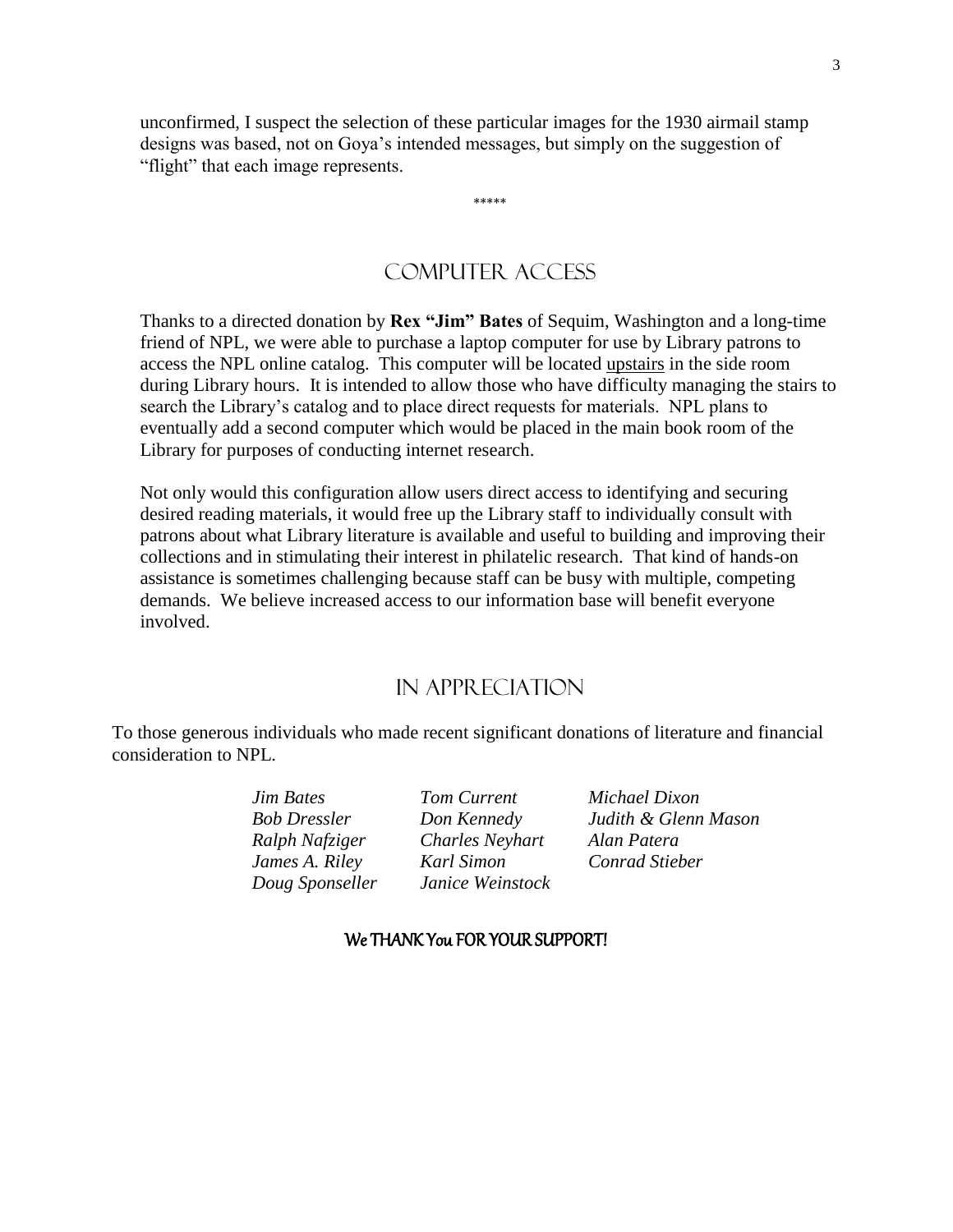# AMERICAN AIR MAIL SOCIETY NOR THWEST CHAPTER

We are pleased to announce that the **American Air Mail Society Northwest Chapter** [AAMSNWC] has joined NPL as an affiliate member. We anticipate that both organizations will benefit from this affiliation. NPL had earlier designated 'Air Mail' a specialty area of its Collection because of collector interest and the breadth of material. As such, NPL resources will be directed to this part of the Collection. NPL currently has over 100 aerophilatelic titles in various formats: catalogues, exhibits, monographs, periodicals, CDs, DVDs, and Videos.

AAMSNWC, a chapter of the national American Air Mail Society [AAMS], was formed in 1983 at the APS spring show held in Portland. The intent was to bring together air mail collectors from the Pacific Northwest region, to encourage participation in regional shows, and to enhance and support the AAMS in the Pacific Northwest. AAMSNWC has sponsored air mail programs and activities at various PIPEX shows, and was instrumental in bringing the national AAMS conventions to PIPEX shows in Seattle [1991] and Clackamas [1999], and the 2007 APS show in Portland.

The American Air Mail Society was formed in 1923 as the Aero Philatelic Society of America; the name was officially changed to its current name in 1926. The study of *air mail*, *airmail* or *aerophilately*, which was a brand new field of collecting in those early days, encompasses studying the development of air mail routes, services, postage rates, cancellations, labels and auxiliary markings. Collectors, even then, saw a great interest and wealth of material being issued and they were eager to be a part of it.

AAMS publications have long been an important part of the Society. The AAMS publishes the monthly *Air Post Journal* and the quarterly *Jack Knight Air Log*. They also publish the widely-recognized *American Air Mail Catalogue*, currently in its 6<sup>th</sup> edition. Our new affiliate, AAMSNWC publishes the quarterly *Air Mail Northwest,* now beginning its 28th volume. [NPL Board member Janice Weinstock serves as its Editor.] These publications are current and available in the Library.

The anticipated plan underlying the affiliation between NPL and AAMSNWC is mutually beneficial. NPL will provide a dedicated Air Mail section within the Collection and offer members of AAMSNWC access privileges to this material as part of its 'public benefit' mandate. AAMSNWC, in turn, will make available a running bibliography that will guide future additions to this part of the Collection and will also undertake projects relating to improving the Air Mail section.

Our thanks go to Len Lukens, current Treasurer of AAMSNWC, who attended early meetings with NPL on this matter and to Janice Weinstock who was a continuing presence in getting this accomplished.

Continued …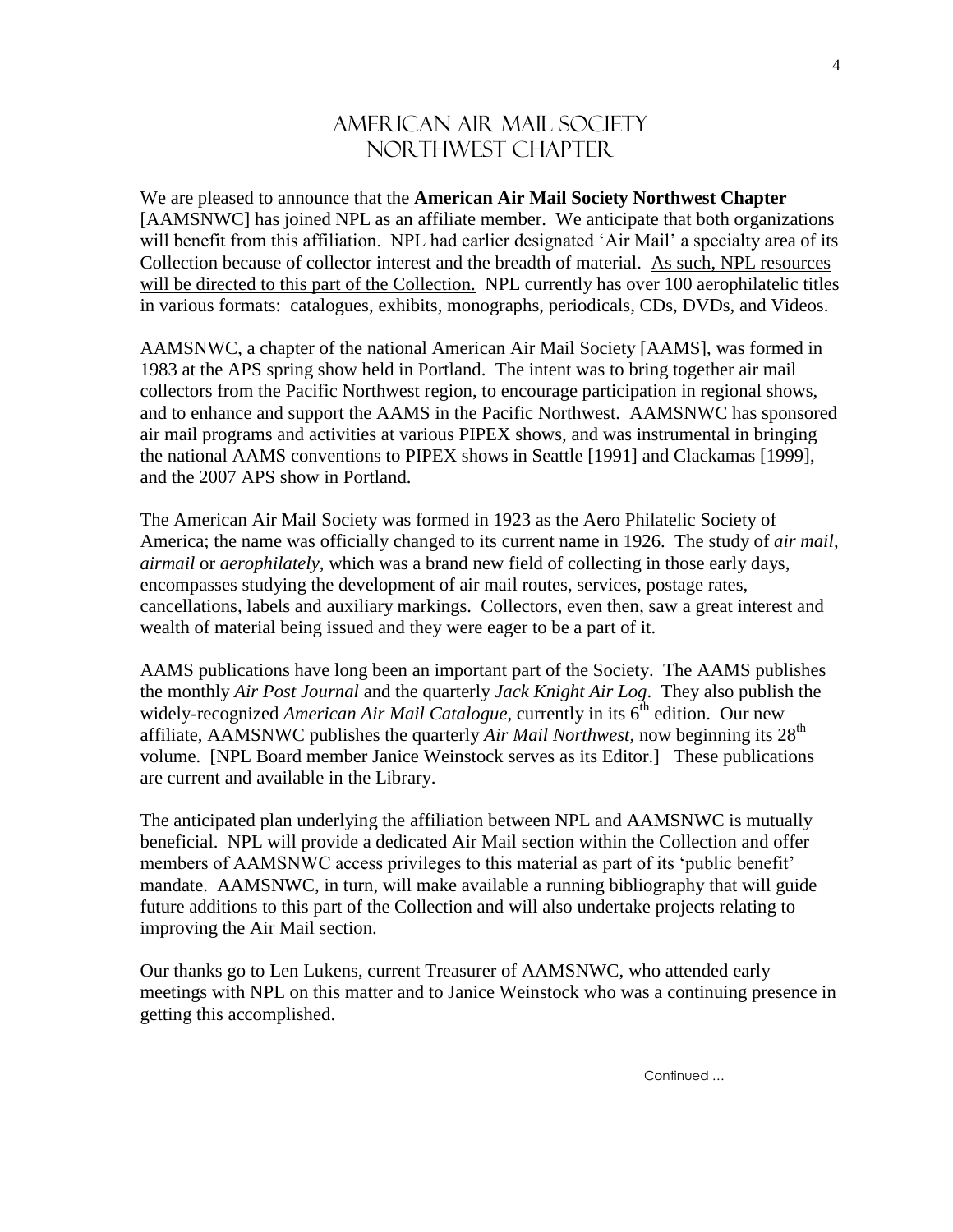Membership in AAMSNWC requires membership in AAMS. Annual dues are \$28; an application form is available on the AAMS website: [www.americanairmailsociety.org.](http://www.americanairmailsociety.org/) Annual dues in AAMSNWC are \$8. An application form is available in the Library.

# NEW ADDITIONS

The following titles have been added, through donation and purchase, to the NPL Collection during the period January 1 through March 31, 2010.

Admiral Issue Colour Identification [Reiche] American Air Mail Catalogue,  $3<sup>rd</sup>$  ed., Vols. I [1947] and II [1950] Canada, The Admiral Stamps of 1911, Part 2 [Reiche] A Description of U.S. Postage Stamps and Postal Cards, July 1, 1847 to December 31, 1927 [USPOD] Ephemera Philatelica: A Stamp Address Book [Senkus] The Error World [Garfield] FIPEX, Fifth Annual International Philatelic Exhibition First Supplement to the Catalogue of Tobacco Tax Paid Stamps of Canada and Newfoundland/A Study of the Liquor Bottle Seals of Canada Brandom/Vilter] Germany Specialized Catalog, Part 2 [Michel, in English] Linn"s U.S. Stamp Yearbook, 2008 [Amick] Manual of Philatelic Judging,  $6<sup>th</sup>$  ed. [APS] Map Selection: Germany [in REF MAPS] Masonic Stamps of the World, ATA Handbook No. 29 [Beltmann] Oregon National Air Mail Week Covers, May 15-21, 1938 [Nichol] Oregon Postal History Primer: Selected Readings Pan America"s Pacific Pioneers: A Pictorial History of Pan Am"s Pacific First Flights, 1925- 1946, The Rest of the Story [Krupnick] Postal Laws and Regulations, 1932 and 1940 [USPOD] Postal Stationery of the Possessions and Administrative Areas of the United States of America, 3<sup>rd</sup> ed. [Kreiger] Reproductions from Famous Collections: The Art of J.A.C. Harrison [The British Library] South East Asia Revenues [Barefoot] Springer"s Handbook of North American Cinderella Stamps, Including Taxpaid Revenues, 10th [Springer] A Story Folio of Flag Cancellations [Billings] Understanding Transatlantic Mail, Vol. 2 [Winter] United States Supplementary Mail [Piskiewiez] Unitrade Specialized Catalogue of Canadian Stamps, 2009 [Harris] Auction Catalogs American Bank Note Company Archives, Part IV [2009] Chrysler Collection, Part II [1967] Louise Boyd Dale & Alfred Lichtenstein Collection of Western Express Covers [1997] Joseph Hackney Collection of New Zealand and Ceylon [2009] Fritz Kircher Collections: Antici Stati Italiani [2009]; Altschweiz, Osterreich und Deutsch Post in China [2010]; Osterreich [2010]; Schweiz, Parts 1 & 2 [2009 & 2010]

George Kramer Collection of "Across the Continent" Maritime Usages [2003]